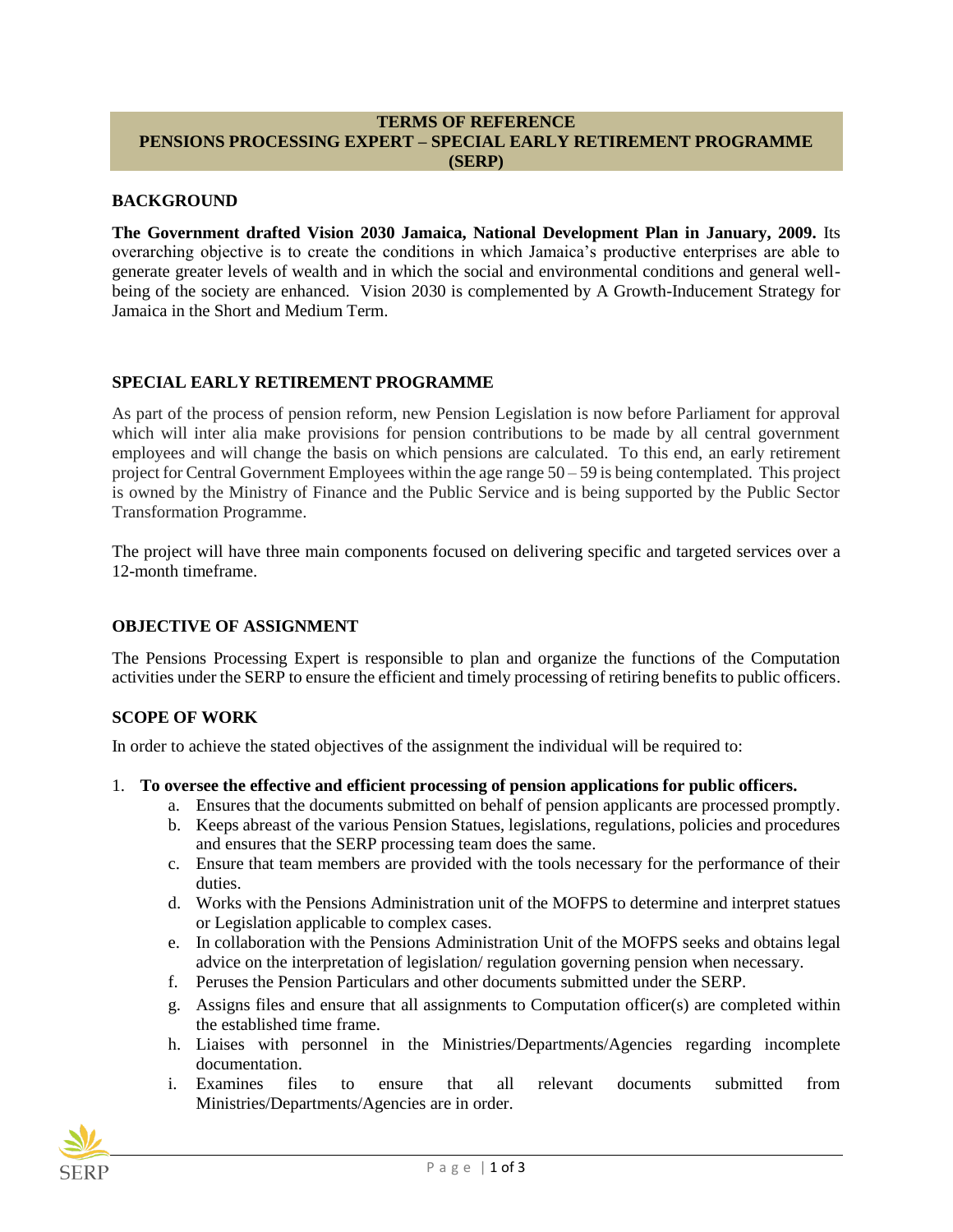- j. Check and ensure that the approvals for advance/alimentary allowances for SERP applicants are obtained
- k. In collaboration with the Pensions Administration Unit draft/examine and amend complex submissions to the relevant services commission.
- l. Recommend enhancements to the SERP system for more efficient processing.
- 2. **To examine and work with the Pensions Administration Unit for the timely signing of awards letters for pension payments by the Accountant General's Department and other paying agencies.**
	- a. Reviews and collaborates with the Pensions Administration Unit for the approval as appropriate allowances for public officers.
	- b. Submit files to the Auditor General and the relevant Services Commission.
	- c. Ensure that correct legislations are applied.
	- d. Ensure that figures used reflect that approved by the Governor General.
	- e. Ensure that the address of the pensioner is correct.
- 3. **To ensure that adequate information is provided to internal and external clients on pension matters.**
	- a. Responds to verbal, telephonic and written queries from Ministries, Departments, Agencies, in respect to the SERP.
	- b. Liaises with Personnel Officers from Ministries/Departments/Agencies to confirm and request information.
	- c. Collate and provide monthly reports.

## 4. **To lead and manage the section in the achievement of the above strategic objectives.**

- a. Plans, organizes and directs the work of the unit.
- b. Manages the performance of the unit with particular emphasis on motivating staff, setting performance targets, monitoring performance, and providing feedback to staff.
- c. Ensures that members of staff in the unit have sufficient and appropriate physical resources to perform their tasks efficiently and effectively
- d. Maintains effective working relationships with external and internal stakeholders to ensure that the Section provides a consistently high level of service to them.

# **DELIVERABLES**

| <b>Key Deliverable</b> | <b>Proposed Timeline</b> | <b>Standard of Delivery</b>                                                                                                                       |
|------------------------|--------------------------|---------------------------------------------------------------------------------------------------------------------------------------------------|
| 1. Monthly Report      | End of month             | Nine (9) reports that details:                                                                                                                    |
|                        |                          | • The tasks undertaken for each month and the progress<br>made on activities to-date.<br>• The tasks to be performed for the coming month and the |
|                        |                          | outputs to be achieved.                                                                                                                           |
|                        |                          | • Issues, challenges and risks affecting objectives and<br>activities.                                                                            |
|                        |                          | • Proposed mitigation strategies to overcome project risks<br>and concerns.                                                                       |
|                        |                          | Recommendations, where applicable, to enhance the                                                                                                 |
|                        |                          | Project outcomes.                                                                                                                                 |
|                        |                          | Report must be submitted within the agreed time frame.                                                                                            |